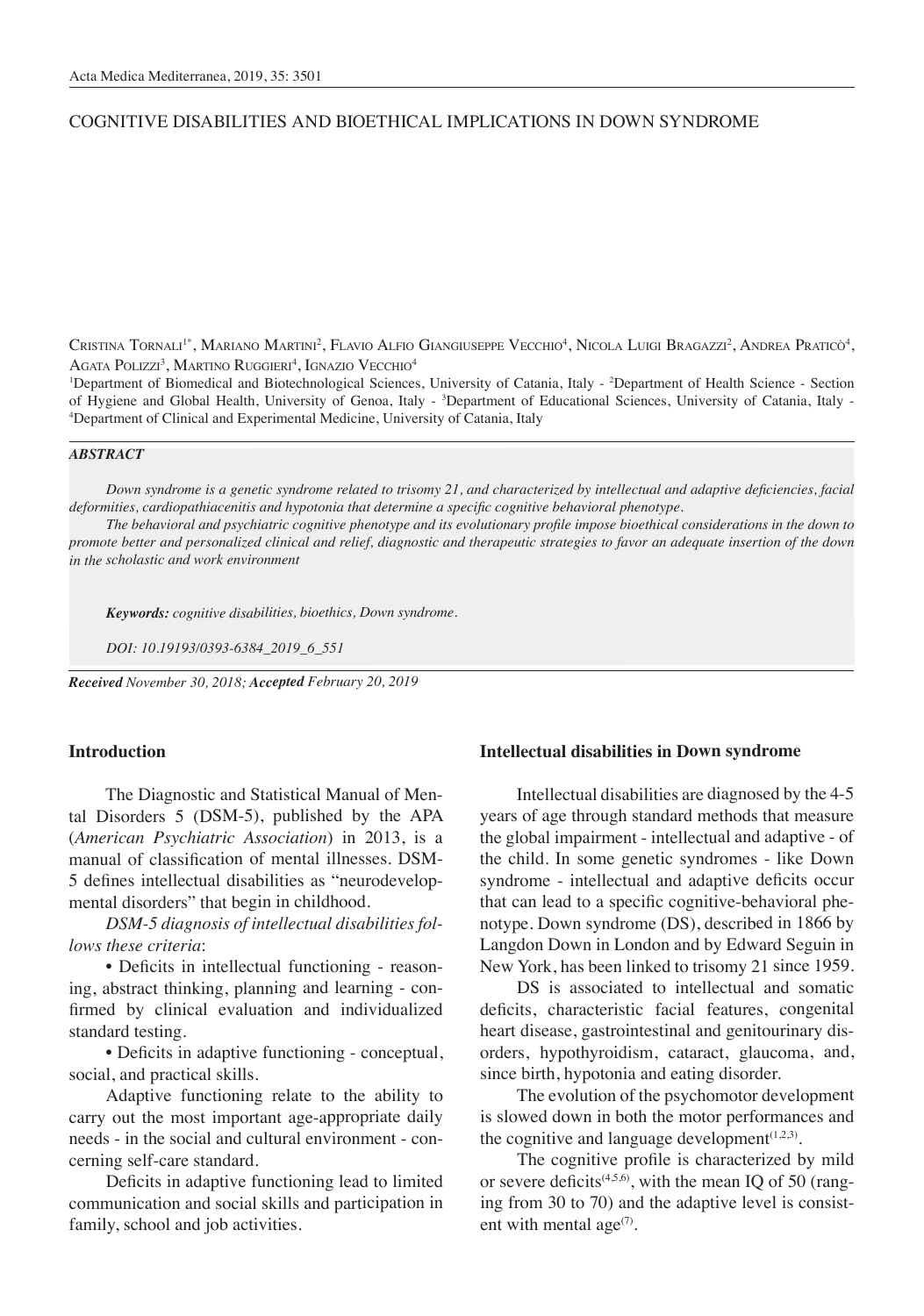Costanzo and colleagues (2013) describe a deficit in auditory-verbal short-term memory and working memory.

Language development shows, at first, verbal production and comprehension comparable to other children with the same mental age $(9)$ . However, in the following years, a language deficit can be noted, with a gap between vocabulary and morpho-syntax  $skills^{(4, 10)}$ .

Hearing deficits, often found in these patients, may worsen even more already present speech disorders<sup>(11)</sup>. During school age, verbal fluency highlights a simple syntax, but the comprehension is adequate for the development profile $(12)$ .

Difficulties in verbal fluency are phono-articulatory $(13)$  and to compensate the language deficits, gestures develop before language, using hand signs efficiently<sup>(14)</sup>.

In children with DS, the verbal fluency deficit can be compensated by a communication therapy, the sign language, to strengthen their social and communication skills.

Subjects with DS, during their youth, may present psychiatric disorders(15,16,17,18).

Such disorders could be attention disorders and impulsive behavior<sup>(19,20)</sup>; anxiety, obsessive-compulsive disorders and depression, that is often associated with somatic disorders (e.g., changes in appetite, sleep disorders, concentration difficulties)<sup>(21)</sup>.

Often, stressful events happen before the onset of depressive symptomatology $(22)$ .

Obsessive-compulsive disorders may exhibit repetitive behavior, like polydipsia and hyperventilation. Psychiatric disorders are treated in these subjects with cognitive behavioral psychotherapy, related to the subject's cognitive skills $(23)$ .

In the subjects with DS, the drug therapy includes selective serotonin reuptake inhibitors (SSRI), with an antipsychotic as adjuvant in the event of hallucinations.

In these subjects, cognitive skills are prone to get better with time, slowly, up to adulthood, during which dementia may occur<sup>(24)</sup>.

The subjects with DS may develop progressive cognitive impairment resembling, over time, an Alzheimer-type dementia (AD).

DS and AD share neuropathological and neurochemical defects linked to chromosome  $21^{\frac{(25)}{2}}$ .

Many genes are linked to neurodegenerative

mechanisms, among which the Cu-Zn superoxide dismutase 1 (SOD1), the Ets2 transcription factor, and the APP (Amyloid Precursor Protein), all located on chromosome  $21^{(26,27)}$ .

An elevated expressivity of the APP gene would favour the accumulation of B-amyloid plaques, a neurodegenerative phenomenon characteristic of AD. AD may occur in 25% of the subjects with DS after age the of 40 and the percentage increases with age up to  $60\%$  between the age of 50 and  $60^{\frac{(28,29,30,31)}{2}}$ .

# **Bioethical implications**

The cognitive-behavioral and psychiatric phenotype and its evolution profile require some bioethical considerations concerning DS.

For starters, it is important to emphasize the new scientific contributions, to study better the cognitive-behavioral impairments and a better therapeutic role of the more appropriate and efficient medication to use.

A more detailed study on the cognitive, behavioral and socio-relational profile of the subjects with cognitive disabilities in genetic syndromes like DS may allow to improve diagnostic processes and to promote better intervention strategies, more and more customized, as regards the fundamental bioethical principles of "beneficence" and "non-maleficence" that follow and improve every clinic, diagnostic and therapeutic strategy in the rehabilitation, scholastic, social and work fields.

It is crucial, thus, that the bioethical considerations and conclusions, in order to treat and guide a child, from the start, and after throughout all their evolutionary growth process, should always target the neurobehavioral weaknesses of the children suffering from DS. Thereby, in order to achieve ethical choices useful for the clinic profile, that guide the diagnosis, the therapies, the rehabilitation and the treatment of neurobehavioral disorders , during each stage of development in the school age and adulthood.

## **Conclusions**

The bioethical conclusions concerning genetic syndromes with neurobehavioral profiles characterised by intellectual and adaptive deficits must show a better diffusion of scientific field knowledge, for the doctors and the healthcare workers, and better communication from them, adequate for the families and to make them aware of the onset and evolution of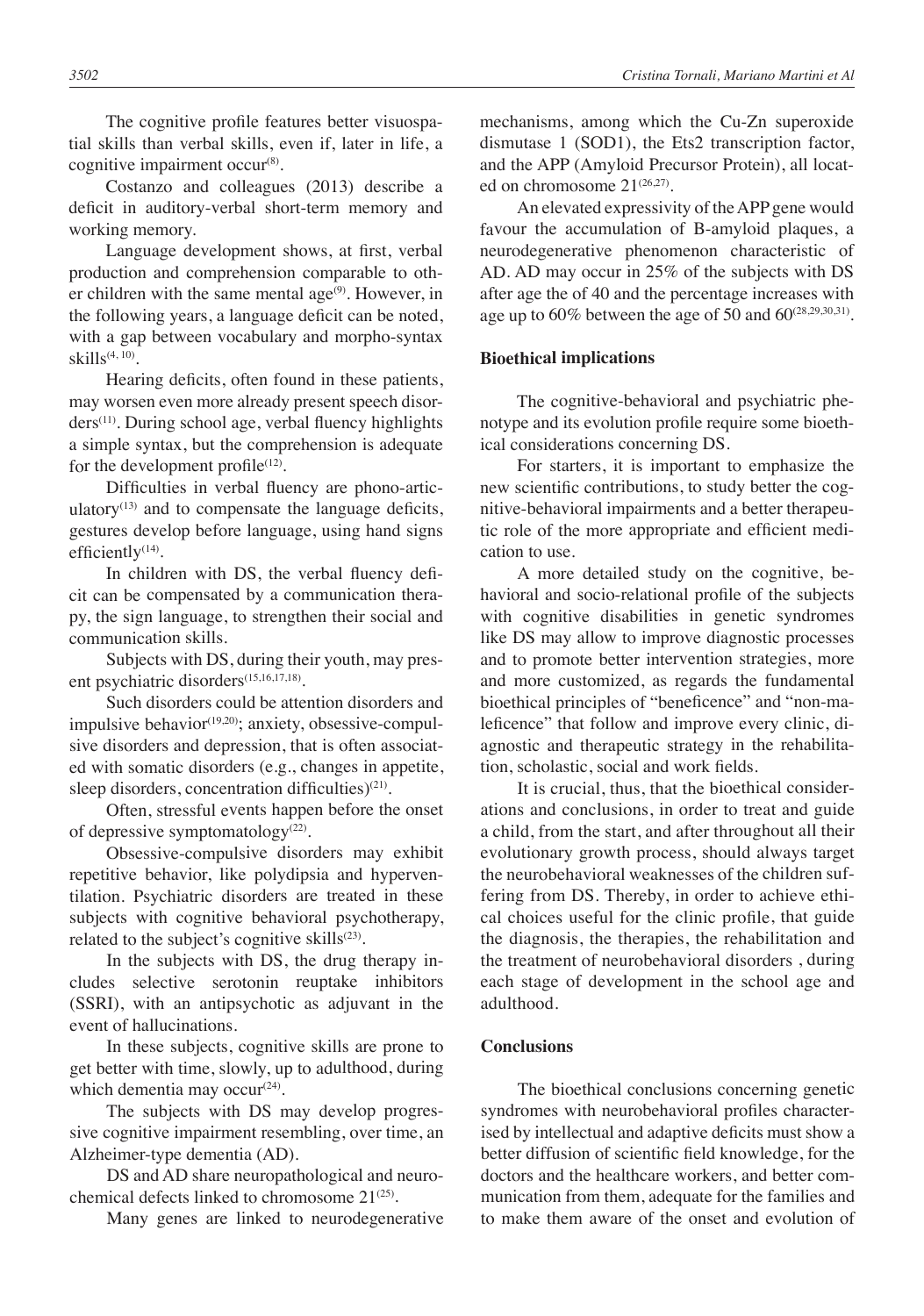intellectual and adaptive impairments. Everyone has to be a part of the implementation of the best therapeutic and rehabilitative strategies in the subjects with DS, to integrate better these subjects in their familiar, scholastic, social and work environment.

#### **References**

- 1) Cicchetti D, Beeghly M. Children with down syndrome; a developmental perspective, New York, Cambridge University Press. 1990: 280-313.
- 2) Polastri PF, Barela JA, Visual information and trunk sway coupling in infants with down syndrome, Journal of sport and exercise psychology 2002, Vol. 24, 104.
- 3) Polastri PF, Barela JA. Perception action coupling in infants with down syndrome: effect of experience and practice, adapted phisical activity quarterly 2005, Vol. 22, 39-56.
- 4) Vicari S, Marotta L, Carlesino GA. Verbal short-term memory in Down's syndrome: an articulatory loop deficit? Journal Intellectual Disabiliy Research 2004; vol. 48, 80-92.
- 5) Contestabile A, Benefenat F, Gasparini L. Comunication break-down; from neurodevelopmental defects to cognitive disability in down. Syndrome, Progress in neurobiology 2010, Vol. 91,1-22.
- 6) Lott IT, Dierssen M. Cognitive deficits and associated neurological complications in individuals with down's syndrome, Lancet neurology 2010; Vol. 9, 623-633.
- 7) Chapman R, Hesketh LJ.Behavioural phenotype of individual with down syndrome, mental retardation and developmental disabilities research reviews 2002; Vol. 6, 84-95.
- 8) Costanzo F, Varuzza C, Menghini D, Addona F, Gianesini T, Vicari S. Executive functions in intellectual disabilities: a comparison between Williams syndrome and down syndrome. Research in developmental disabilities 2013; Vol. 34, n.5, 1170-1778.
- 9) Fowler AE. Language abilities in children with down syndrome: evidence for a specific delay. In D. Cicchetti e M. Beeghley (a cura di), children with down syndrome: a development perspective, Cambridge, MA, Cambridge University press1990: 302-328.
- 10) Fabbretti D, Pizzuto E, Vicari S, Volterra V. A story description task in chidren with down syndrome: lexical and morphosyntactic abilities, Journal of intellectual disability research 1997; Vol. 41, pp.165-179.
- 11) Roizen NJ, Patterson D. Down's syndrome, Lancet 2003, vol.361,1281-1289.
- 12) Chapman RS. Language learning in down syndrome: the speech and language profile compared to adolescents with cognitive impairment of unknown origin, Down syndrome research and practice 2006; Vol. 10, n° 2, 61-66.
- 13) Greco J, Pulsifer M, Seligsohn K, Skotko B, Schwartz A. Down syndrome: cognitive and behavioral functioning across the lifespan, American Journal of medical genetics, Part C., Seminars in Medical Genetics 2015, Vol.169, n. 2, 135-49.
- 14) Caselli MC, Vicari S, Longobardi E, Pizzoli C, Stella G. Gestures and words in early development of children with Down syndrome. J. Speech Land Hear Res 1998; oct; 41(5):1125-35.
- 15) Gath A, Gumley D. Behaviour problems in retarded children with special reference to down's syndrome, The British Journal of Psychiatry 1986; Vol. 149. 156-161.
- 16) Pueschel SM, Bernier JC, Pezulo JC, Behavioural observations of children with down syndrome, Journal of mental deficiency research 1991; Vol. 35, 502-511.
- 17) Nicham R, Weitzdorfer R, Hauser E, Freidel M, Schubert M, Wurst E. Spectrum of cognitive, behavioural and emotional problems in children and young adults with down syndrome, Journal of natural transmissions 2003, Vol. 67, 173-191.
- 18) Vicari S, Pontillo M, Armando M. Neurodevelopmental and psychiatric issues in Down's syndrome: assessment and intervention, Psychiatric Genetics 2013; vol. 23, n. 3, pp. 95-110.
- 19) Pueschel SM, Bernier JC, Pezulo J.C. Behavioural observations of children with down syndrome. Journal of mental deficiency research 1991; Vol. 35, 502-511.
- 20) Dykens EM, Shah B, Sagun J, Beck T, King BH. Maladaptive Behavior in children and adolescents with down's syndrome, Journal of intellectual disability research 2002; Vol.46, 484-492.
- 21) Myers BA, Puerschel SM, Major depression in a small group of adults with down syndrome. Research in development disabilities 1995, Vol. 16, 285-299.
- 22) Dodd P, Dowling S, Hollins S. A review of the emotional, psychiatric and behavioural responses to bereavement in people with intellectual disabilities. J. Intellect Disabil Res. 2005; jul; 49 (Pt 7): 537-43.
- 23) Walker JC, Dosen A, Buitelaar JK e Janzing JGA. Depressionin down syndrome a review of the literature, Research in Development Disabilities 2011; vol. 32, 1432-1440.
- 24) Devenny DA, Krinsky-Mchale SJ, Sersen G, Silverman WP. Sequence of cognitive decline in dementia in adults with down's syndrome. Journal of intellectual disability research 2000; Vol.44, 654-665.
- 25) Wisniewski KE, Wisniewski HM, Wen GY. Occurrence of neuropathological changes and dementia of Alzheimer's disease in Down's syndrome. Annals of Neurology 1985, vol. 17, 278-282.
- 26) Tanzi RE, Gusella JF, Watkins PC, Bruns GA, George-Hyslop PS, Van Keuren ML, Patterson D, Pagan S, Kurnit DM, Neve RL. Amyloid beta protein gene: cDNA, mRNA distribution, and genetic linkage near the Alzheimer locus, Science 1987; vol. 235, n. 4791, 880-884.
- 27) Lott IT, Heade, Dorane, Busciglio J. Beta-Amyloid, oxidative stress and down syndrome. Current Alzheimer research 2006, Vol. 3, 521-528.
- 28) Janicki MP, Dalton AJ, Prevalence of dementia and impact on intellectual disability services, Ment retard (2000), Vol.38, 276-288.
- 29) Prasher VP. Prevalence of psychiatric disorders in adults with down syndrome. European Journal of Psychiatry 1995, Vol. 9, 77-82.
- 30) Sekijima Y, Ykeda SI, Yokuda T, Satoh SI, Hidaka H, Hidaka E. Prevalence of dementia of Alzheimer type and apolipoprotein E phenotypes in aged patients with Down's syndrome, European Neurology (1998), vol. 39, 234-237.